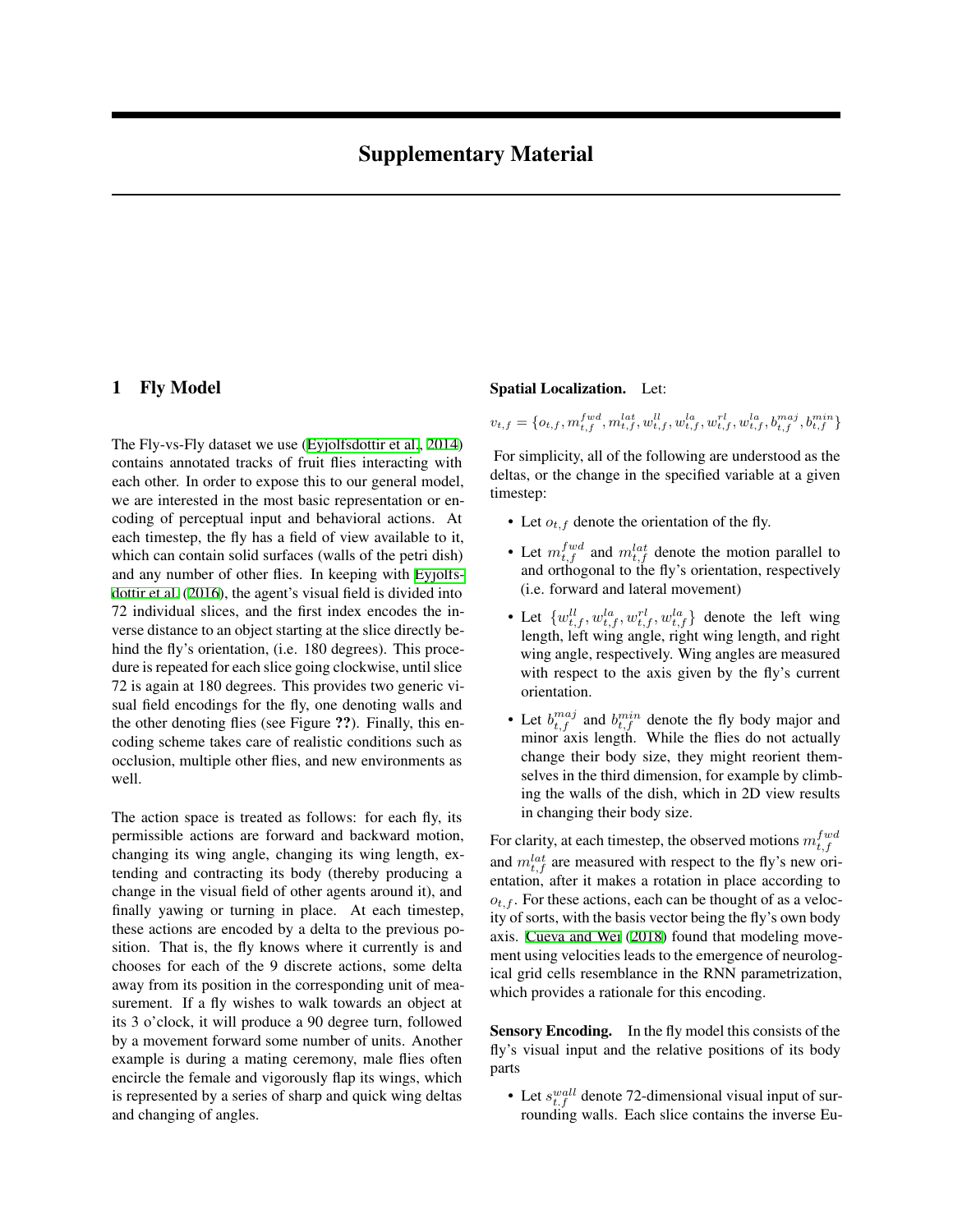clidean distance to an object in the field of view, with 0 denoting no object present.

- Let  $s_{t,f}^{fly}$  denote the 72-dimensional visual input of other agents/flies present, with the same formula as above.
- Let  $\{\hat{o}_{t,f}, \hat{w}_{t,f}^{ll}, \hat{w}_{t,f}^{la}, \hat{w}_{t,f}^{rl}, \hat{w}_{t,f}^{la}, \hat{b}_{t,f}^{maj}, \hat{b}_{t,f}^{min}\}$  encode the flies current physical state, which are body and wing configurations. Note that unlike the actions, these are specified as absolute values and not deltas. We include knowledge of the fly's global orientation, since flies are known to have internal compasses [\(Clandinin and Giocomo](#page-2-3), [2015](#page-2-3)).

Together these values constitute the fly's perceptual input. Note that the fly does not have direct perception of its position in space, but can infer that information from the distances to walls in different directions.

$$
v_{t,f} = \{s_{t,f}^{wall}, s_{t,f}^{fly}, \hat{o}_{t,f}, \hat{w}_{t,f}^{ll}, \hat{w}_{t,f}^{la}, \hat{w}_{t,f}^{rl}, \hat{w}_{t,f}^{la}, \hat{b}_{t,f}^{maj}, \hat{b}_{t,f}^{min}\}
$$

### 1.1 Generation and Inference

We introduce one additional piece of notation for convenience. In this 2D world, let  $(c_f^{x_0}, c_f^{y_0})$  denote the initial cartesian coordinates of the fly, relative to some arbitrary reference point. For consistency, we consider an environment bounded by some area, *A* with the top-left coordinate as  $(0,0)$ . Similarly, let  $i_f =$  $\{\hat{o}_{0,f}\hat{w}_{0,f}^{ll},\hat{w}_{0,f}^{la},\hat{w}_{0,f}^{rl},\hat{w}_{0,f}^{la},\hat{b}_{0,f}^{maj},\hat{b}_{0,f}^{min}\}$ , which denotes the starting physical configuration of the fly.

We will show how to run the forward model and then to perform inference in the model. Although the model is factorized in flies, each fly interacts in the non-stationary, multi-agent setting by incorporating the perceptual inputs of other agents in a generalized way. We construct the factored generative model of behavior as follows:

• For  $t = 0$ , for  $f$  in  $\{1, ..., F\}$ : – Initialize RNNs

$$
- (c_f^{x_0}, c_f^{y_0}) \sim \text{Uniform}(A)
$$
  

$$
- \hat{i}_f \sim \hat{p}(\cdot | \dots)
$$

Subsequently, we will outline model specifics and give the intuition for their design.

This model uses  $p_{t,f}$  to paramterize the timestep-wise VAE, by allowing the sensory information to be given to the latent RNN *before* generating  $z_{t,f}$ , (sometimes  $y_{t,f}$ ) and  $x_{t,f}$ . In all VRNN models, we directly use the sensory data immediately after an action is taken and before the next action is produced. For clarity, we refer to all latents, which may include a discrete  $y$  as  $z_{t,f}$  below:

• For 
$$
0 < t < T
$$
, for  $f$  in  $\{1, \ldots, F\}$ :  
\n
$$
v_{t,f} = \zeta(\{x_{i,k}\}_{i=1,k=f}^{t-1}, (c_f^{x_0}, v_f^{y_0}), \hat{i}_f, \{v_{t,k}\}_{k=1}^{F \smallsetminus f})
$$
\n
$$
h^{\langle t-1,f \rangle} = \gamma_{\psi} \left( h^{\langle t-2,f \rangle}, z_{t-1,f}, v_{t,f}, x_{t-1,f} \right)
$$
\n
$$
z_{t,f} \sim p_{\theta_1}(\cdot | h^{\langle t-1,f \rangle})
$$
\n
$$
x_{t,f} \sim p_{\theta_2}(\cdot | h^{\langle t-1,f \rangle}, z_{t,f})
$$

The joint probability of the above model factorizes as:

$$
p(z_{1:T,1:F}) = \prod_{f=1}^{F} \prod_{t=1}^{T} p_{\theta_1}(z_{t,f}|h^{(t-1,f)}) p_{\theta_2}(x_{t,f}|h^{(t-1,f)}, z_{t,f})
$$
\n(1)

The proposal distribution is as follows:

$$
q_{\phi}(z_{1:T,1:F}) = \prod_{f=1}^{F} \prod_{t=1}^{T} q_{\phi_1}(z_{t,f}|h^{\langle t-1,f \rangle}, v_{t,f}) \quad (2)
$$

To be precise,  $\zeta(\cdot)$  is a function that returns the sensory encodings,  $v_{t,f}$  of a fly, given its past trajectories to a point, its own initial conditions, and the position of other flies at the time. In practice, it can be implemented in a recursive manner. Given the past coordinates and the most recent action, update  $v_{t,f}$  for every fly based on individual actions, and memoize the new coordinates.

#### 1.2 Data cleaning

For the most part, the data is exhaustive, but a small percentage of tracking data is missing, which we fill in with a linear interpolation between the previous and next known frames. For example, if there is data missing for the flies position for 2 frames, we assume it walked in a straight line from its previous known location to the next known location. When the missing data is rotational, we interpolate with the assumption that the fly rotated along the shorter of the two possible arcs to the known orientation.

Exact measurements are given for  $y_{t,f}$  and  $\{\hat{o}_{t,f}\hat{w}_{t,f}^{ll}, \hat{w}_{t,f}^{la}, \hat{w}_{t,f}^{rl}, \hat{w}_{t,f}^{la}, \hat{b}_{t,f}^{maj}, \hat{b}_{t,f}^{min}\}, \text{ \quad but \quad } s_{t,f}^{fly}$ and  $s_{t,f}^{fly}$  are manually calculated. Sensory data for the other fly is approximated with the opposite fly being an exact circle with radius 12.95. In reality, these flies are ellipses.